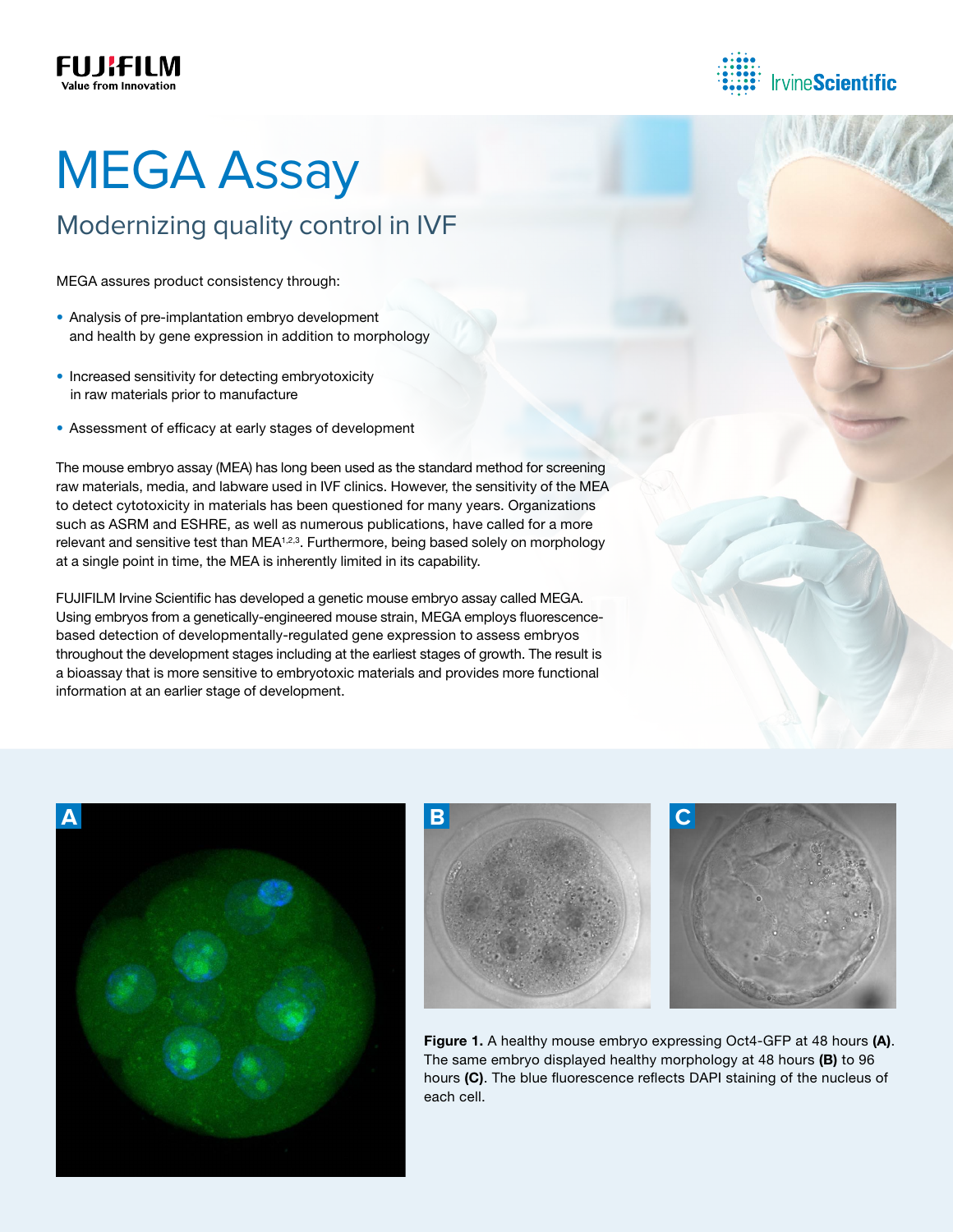### Reduce concerns about toxicity with the power of genetic engineering

MEGA employs a functional molecular biomarker to improve the detection of toxic media or any other environmental stress that may negatively impact early development. The assay measures the level and location of fluorescence produced by green fluorescent protein (GFP), which is expressed under the control of the Oct4 promoter (also known as *Pou5f1*). Regulation of Oct4 expression is one of the most critical early indicators of normal embryonic development. Combined with traditional morphological evaluations, MEGA monitors both the early and late stages of development.

Unlike the traditional MEA, MEGA can harness the power of genetic engineering to further enhance and refine our capability of improving assisted reproductive technologies (ART)/IVF media and products.



Figure 2. Normal expression of Oct4-GFP (A) during early embryogenesis at 48 hours reflects healthy development in optimal culture conditions, corroborated by morphology (B). Compare this to low expression of Oct4-GFP seen in suboptimal conditions (C) even though morphology appears normal (D). MEGA facilitates early detection of embryotoxicity and abnormal embryo development. The blue fluorescence reflects DAPI staining of the nucleus of each cell.

### Why MEGA was developed

With the use of *in vitro* fertilization (IVF) and other assisted reproductive technologies (ART) expanding worldwide, safety is an increasingly important concern. Regulatory bodies, clinics, and patients have raised their expectations on quality control and raw material sourcing. MEGA was developed to address these expectations.

As a manufacturer of IVF media, one of our primary goals is to apply the most rigorous quality control processes available to evaluate raw materials. This process is particularly important for complex components such as oil and human serum albumin. With MEGA, our ability to detect suboptimal components is significantly improved. Further enhancements to MEGA, afforded by new strains of genetically modified embryos, may enable additional improvements to the reagents and materials used in ART/IVF.

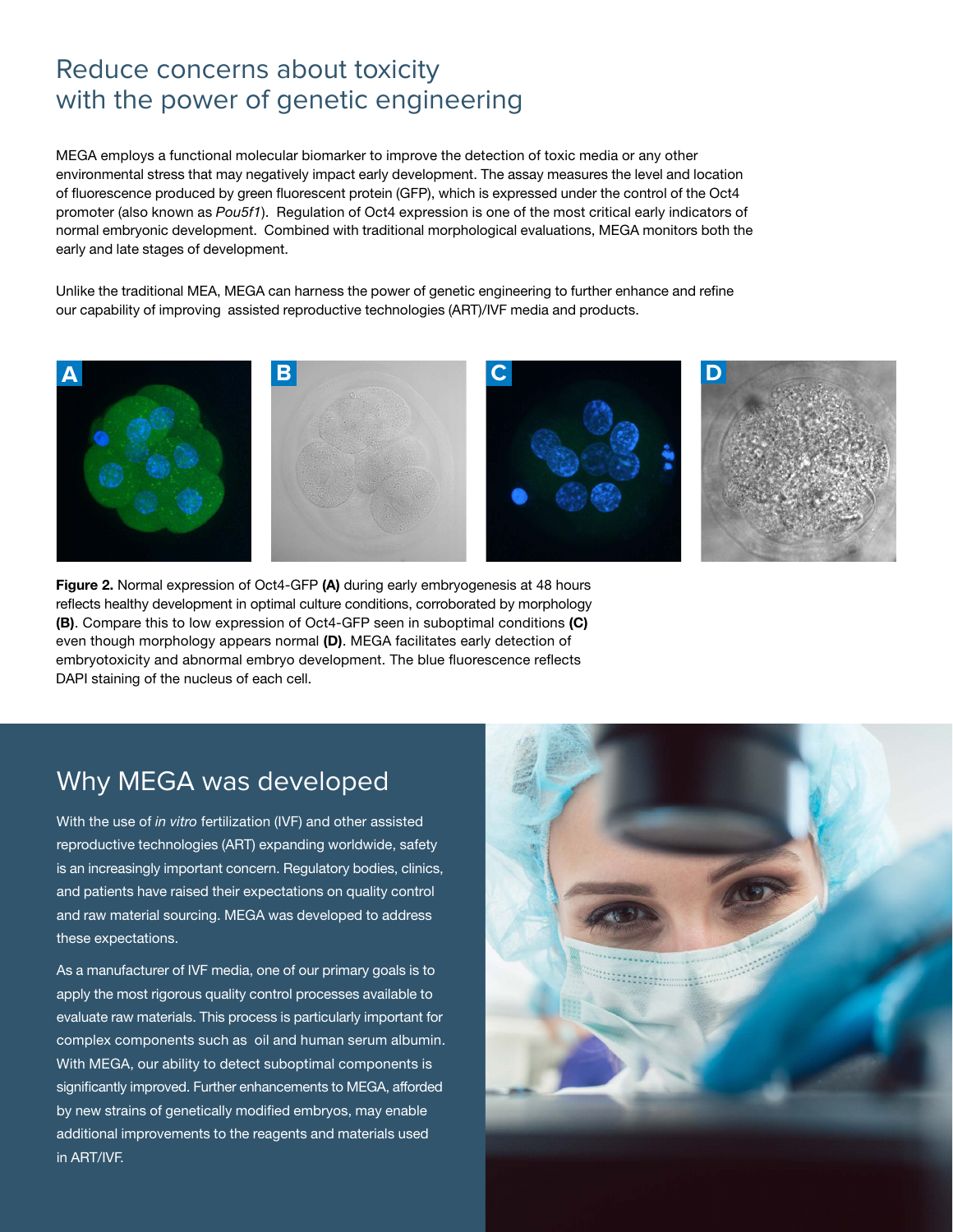### Improving quality control through raw material qualification with MEGA

FUJIFILM Irvine Scientific operates a robust raw material and supply chain qualification process. Stringent testing of raw materials using the MEGA assay prior to their use in finished products provides extra assurance of quality.

## Embryos expressing Oct4-GFP (one-cell stage) are harvested from transgenic mice Fresh embryos with normal morphology and 2 pronuclei are pooled and randomly allocated for test and control conditions MEGA Embryo Preparation **Raw Material Preparation** MEGA Assay run

High risk raw materials received from qualified vendors prepared for testing (HSA, alpha beta globulin and oil)

- Test HSA is prepared with control media
- Test α β-globulin is prepared with control HSA and media
- Test and control oil will be laid over control media

Petri dishes with 20 µL droplets of culture media are prepared with a mineral oil overlay. Embryos are placed into test and control media (overlaid with test or control oil) for 96 hour incubation.

#### Results analyzed over 96 hours

#### At 48 hours







Early fluorescent intensity (EFI) is assessed and embryos are ranked as having sub-normal (A, B) or normal (C, D) expression levels.

Culture conditions resulting in lower proportions of normal-EFI embryos are considered abnormal or suboptimal.

#### At 96 hours



Embryos checked for normal development into blastocysts



Oct4-GFP expression is localized to the inner cell mass

Approved raw materials used to manufacture final products

Finished products undergo additional quality control testing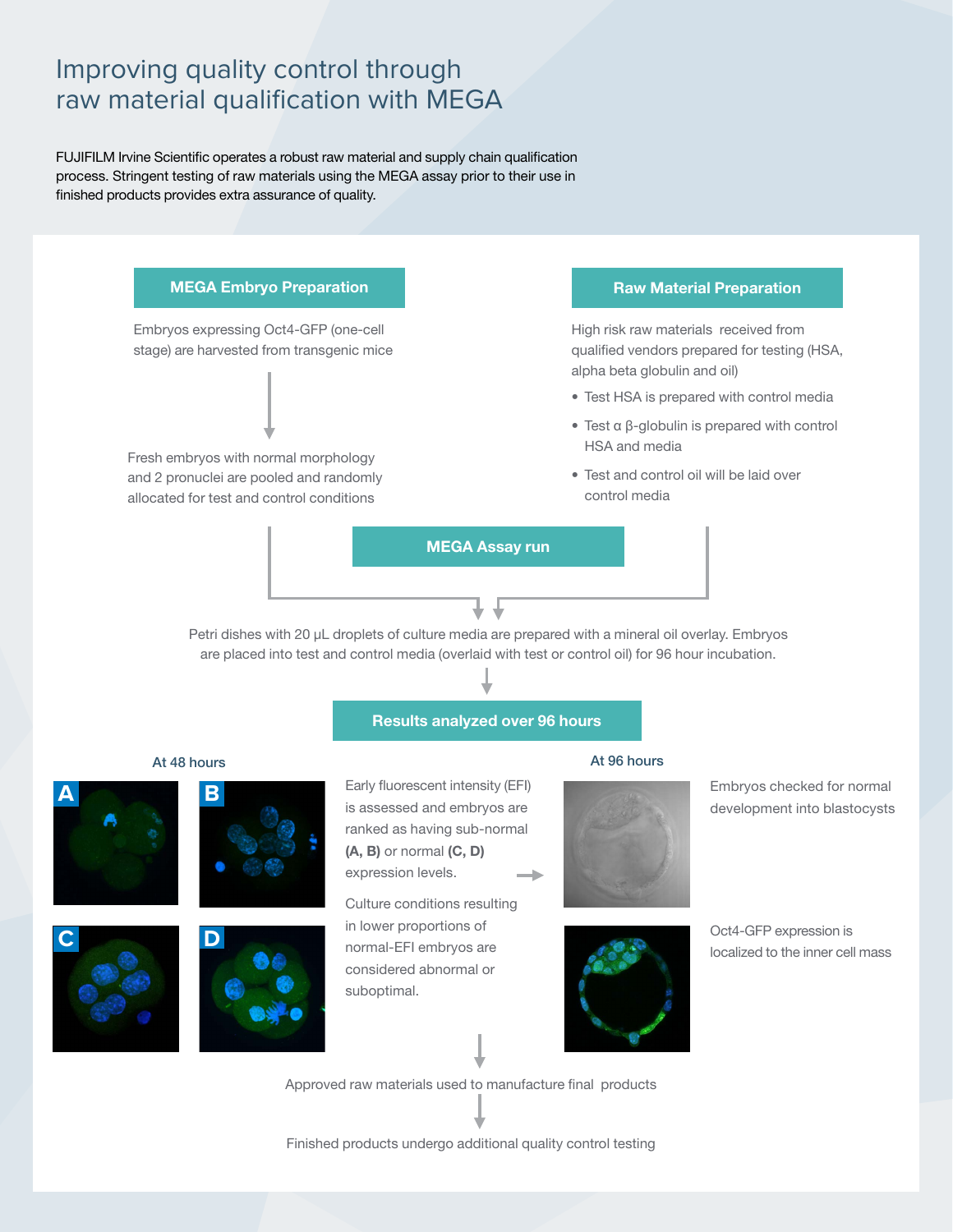### MEGA shows increased sensitivity to detect suboptimal quality and toxicity

#### EFI eliminated suboptimal quality protein in the screening of 5 different HSA lots

To demonstrate the added sensitivity of MEGA, human serum albumin (HSA) was tested across five different lots (n=43 embryos per lot). While all lots showed no differences for 8-cell morphology at 48h with standard MEA, MEGA detected suboptimal performance of 2 lots (A and D) from their lower early fluorescence intensity (EFI). Subsequently, lot A was rejected based on morphology (<80% blastocysts) and lower EFI, while lot D was rejected based on lower EFI (morphology marginally passed)<sup>4</sup>.

|         | At 48 hr                         | At 96 hr       |                              |
|---------|----------------------------------|----------------|------------------------------|
| Lot $#$ | $\geq 8$ -cell<br>morphology (%) | High EFI $(%)$ | 96 hr E/H<br>Blastocysts (%) |
| HSA-A   | 95.5                             | 86.4           | 72.7                         |
| HSA-B   | 95.3                             | 90.7           | 86                           |
| HSA-C   | 97.7                             | 93             | 93                           |
| HSA-D   | 97.7                             | 81.4           | 83.7                         |
| HSA-E   | 95.3                             | 95.3           | 95.3                         |

Table 1. Early Fluorescence Intensity at 48h was predictive of early/hatching blastocyst rates at 96h when MEGA was used to screen lots of HSA. Red highlights indicate lower proportion of normal EFI and corresponding lower or marginal E/H rates of suboptimal lots of protein that would be rejected by MEGA quality control testing.

#### MEGA is more sensitive at detecting toxicity in oil than standard MEA

An oil dose-response experiment was used to assess the sensitivity of MEGA to detect embryotoxicity and suboptimal culture conditions. Pou5f1-GFP embryos cultured under oil overlays containing 0 (control), 5 or 10% previously identified adulterated (PID) oil were evaluated for embryo expression (EFI) at 48 hours and development at 96 hours (E/H blastocysts).



Figure 3. Morphology alone was less sensitive than EFI in detecting PID oil. Morphology was a good indicator in the 10% condition but did not detect toxicity in the lower 5% condition. EFI at 48hr did detect the toxic component in the 5% PID condition showing increased sensitivity compared to morphology. MEGA has repeatedly demonstrated similar efficacy during assay development<sup>4</sup>.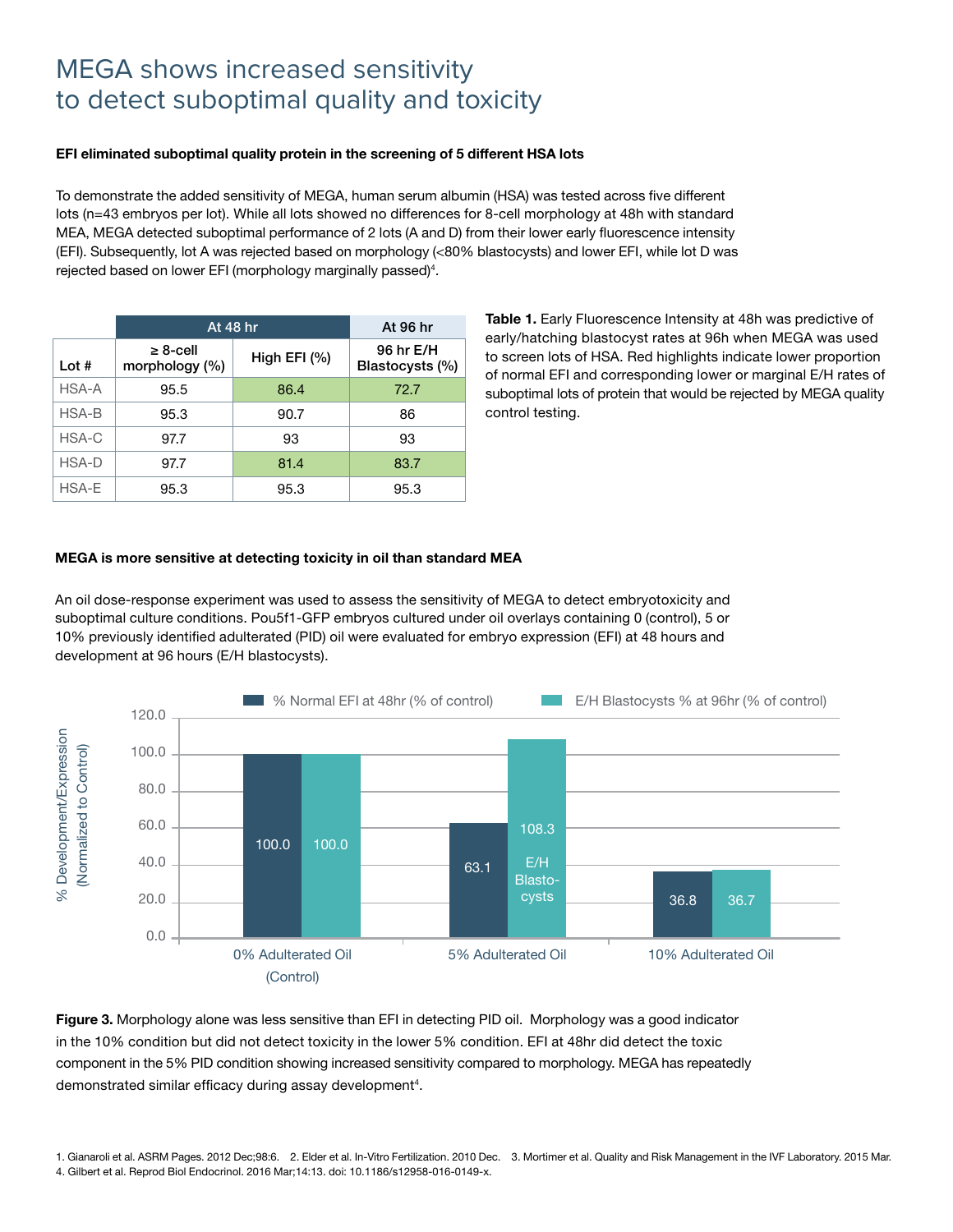## MEGA is part of our commitment to quality

Quality through scientific innovation is a core tenet at FUJIFILM Irvine Scientific. MEGA was developed to meet customer expectations for media of consistently high quality, and to create a new standard of embryotoxicity detection that would allow further improvements in ART/IVF.

Strict testing of raw materials is just one facet of the quality control systems at FUJIFILM Irvine Scientific. We were one of the first ART manufacturing companies in the USA to receive ISO 13485:2003 certification of our Quality System. Products are manufactured in accordance with the Current Guidelines for Manufacture of In Vitro Diagnostic Products and the Good Manufacturing Practices (cGMP) for Medical Devices.

Formulations use WFI Grade Water and chemicals that meet USP and ACS standards where available. All products are membrane-filtered and aseptically processed according to manufacturing procedures which have been validated to meet a sterility assurance level of 10-3. Every batch of medium is thoroughly tested for functionality, endotoxin level pH, osmolality, and sterility. Results are provided in lot-specific Certificates of Analysis.

With the exception of a small subset of ancillary products, all key products for IVF are CE marked and FDA cleared. Quality and regulatory management systems ensure compliance with the broadest scope of regulatory requirements, including ISO 13485:2016, FDA's QSR, and the European Medical Devices Direction (93/42/EEC).

For more information about MEGA or our products that benefit from these rigorous quality control processes, contact us at getinfo@irvinesci.com or visit our website at www.irvinesci.com/contact-us

#### Raw materials tested by MEGA are used in:

- Human Serum Supplement
- Dextran Serum Supplement
- Serum Substitute Supplement
- Oil for Embryo Culture
- Media supplemented with protein